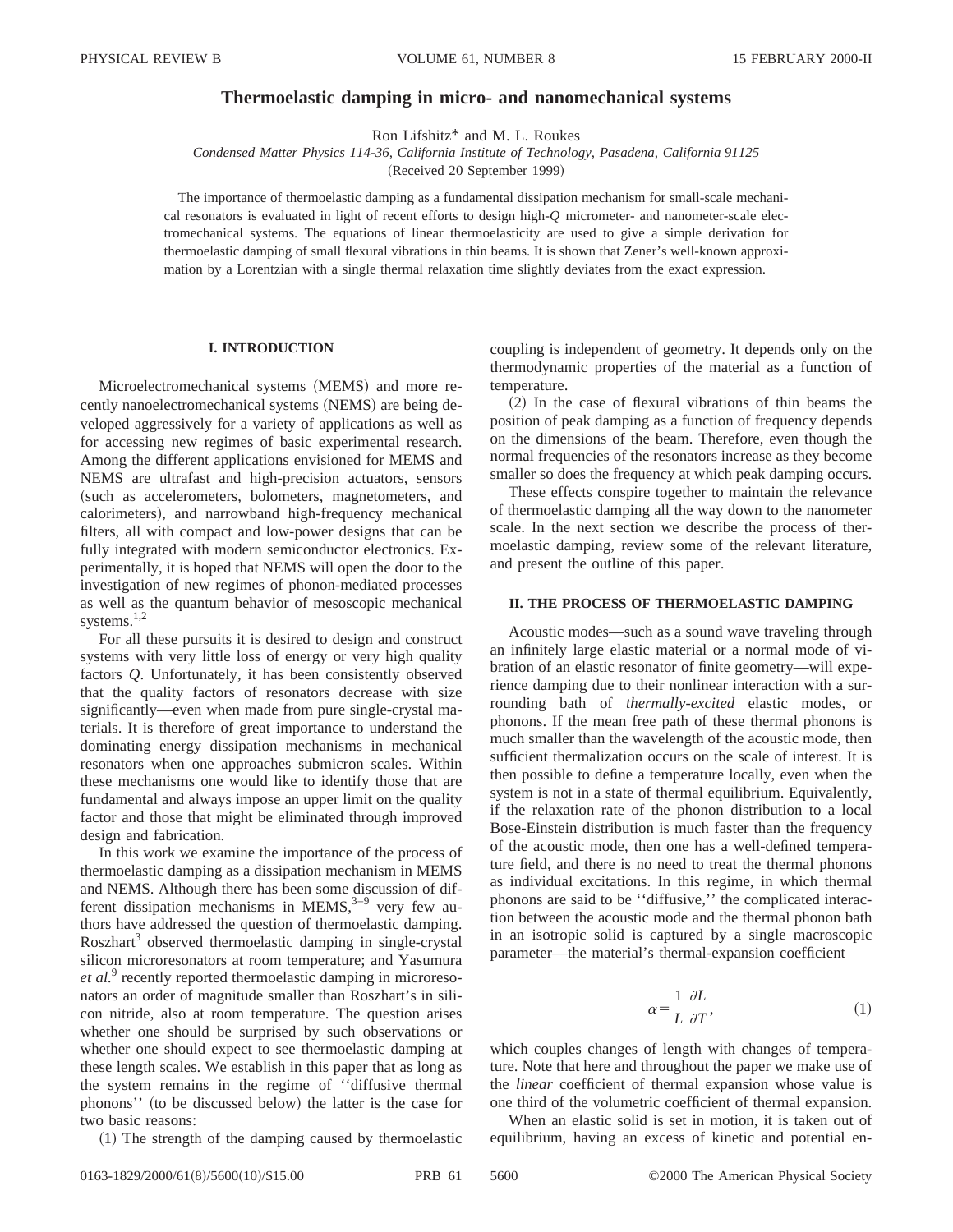ergy. In an isothermal and perfectly linear *elastic* solid such a nonequilibrium state can exist forever. In a *thermoelastic* solid the coupling of the strain field to a temperature field provides an energy dissipation mechanism that allows the system to relax back to equilibrium. Relaxation of the thermoelastic solid is achieved through the irreversible flow of heat driven by local temperature gradients that through the coupling accompany the strain field. This process of energy dissipation, called *thermoelastic damping,* is a fundamental one. As long as  $\alpha$ —which acts as a coupling constant—is nonzero, thermoelastic damping introduces an upper limit to the quality factor of even the most perfectly designed and constructed resonator.

To our knowledge, the first to realize that thermoelastic relaxation may be a significant source of damping in mechanical resonators was Zener, who in a series of papers<sup>10</sup> in the 1930's developed a general theory of thermoelastic damping. Zener treated the problem in the framework of his so-called "standard model" of the anelastic solid $11$  and showed that the damping behavior can be approximated very well by a single relaxation peak with a characteristic relaxation time. This relaxation time corresponds to the thermal diffusion time across the width *b* of the beam, which is proportional to  $b^2/\chi$ , where  $\chi$  is the solid's thermal diffusivity [to be defined in Eq.  $(13)$ ]. We shall review Zener's theory in Sec. III.

It was only two decades later that other researchers began reexamining the question of thermoelastic damping by seeking exact solutions to the coupled equations of linear thermoelasticity in various geometries. The solutions for propagating plane waves in an infinite thermoelastic solid<sup>12–15</sup> showed that the two transverse modes, which propagate through the solid without causing any local volume changes, do not couple to the temperature field and hence suffer no damping. The longitudinal mode, on the other hand, does couple to the temperature field and an exact expression has been obtained for its attenuation and dispersion. Solutions for thermoelastic Rayleigh waves (two-dimensional surface waves on a semi-infinite solid) immediately followed,<sup>16</sup> but progress on thermoelastic solids with finite geometries came much later due to the well-known difficulty of solving even the equations of linear elasticity with finite boundary conditions.17 Nevertheless, analytic solutions now exist, at least in terms of the dispersion relations, for thermoelastic waves in an infinite thin plate,<sup>18</sup> and longitudinal waves in infinite rods with circular cross sections.<sup>15,19,20</sup> Other geometries, such as beams of rectangular cross sections, have been too difficult to solve analytically. To treat such problems, one generally needs to use approximate theories.

MEMS and NEMS resonators generally contain elements that vibrate in either torsional or flexural modes. Because of the way one fabricates such devices, rectangular cross sections often turn out to be the most relevant. Pure torsional modes of rectangular beams involve no local volume changes, and therefore, just as for transverse waves in the bulk, they do not suffer any thermoelastic losses. For flexural vibrations of thin rectangular beams, one may use Zener's<sup>10</sup> approximate expression  $[Eq. (8)]$  for thermoelastic damping. This appears to be the general practice.<sup>3,9</sup> On the other hand, one may try to seek exact solutions of the thermoelastic equations for the case of a *thin* beam under flexure. Landau and Lifshitz<sup>21</sup> have provided an exact expression for the attenuation coefficient of such vibrations without, however, giving a rigorous derivation and solution of the equations. Shieh<sup>22</sup> investigated the thermoelastic beam equations in a more general context while performing a dynamic instability analysis of vertically standing cantilevers. He solved the equations, giving a plot of thermoelastic damping  $Q^{-1}$  in thin rectangular beams, but fell short of providing an analytic expression for  $Q^{-1}$ .

To remedy this state of affairs, we give, in Sec. IV, a simple derivation of the approximate thermoelastic equations for a thin beam under flexure and then solve these equations in Sec. V to arrive at an exact expression  $[Eq. (29)]$  for thermoelastic damping in thin rectangular beams. Although Zener's approximation is good for many situations, we suggest that in the future the exact expression given here be used instead. In Sec. VI we discuss the experimental implication of our results showing the characteristic damping curves expected for GaAs and silicon, which are typical materials used in the fabrication of micrometer- and nanometer-scale resonators. In Sec. VII we say a few words about thermoelastic damping of longitudinal waves in MEMS and NEMS, and in Sec. VIII we conclude by discussing the validity of the theory that we present here. In the Appendix we give a careful analysis comparing the exact expression for thermoelastic damping in thin beams with the approximate Lorentzian behavior, predicted by Zener.

## **III. ZENER'S STANDARD MODEL OF THE LINEAR ANELASTIC SOLID**

Zener's standard model of anelasticity<sup>11</sup> is based on an extension of Hooke's law to the most general linear homogeneous equation involving stress  $\sigma$ , strain  $\epsilon$ , and their first time derivatives,

$$
\sigma + \tau_{\epsilon}\sigma = M_R(\epsilon + \tau_{\sigma}\epsilon). \tag{2}
$$

The physical interpretation of the three parameters of the model is straightforward. When the strain is kept constant, the stress relaxes exponentially with a relaxation time  $\tau_{\epsilon}$ . Similarly,  $\tau_{\sigma}$  is the strain relaxation time when the stress is kept constant.  $M_R$  is the value of the pertinent elastic modulus after all relaxation has occurred.  $M_U = M_R(\tau_\sigma/\tau_\epsilon)$  is the unrelaxed value of the elastic modulus.

Under periodic dynamical conditions

$$
\sigma(t) = \sigma_0 e^{i\omega t} \quad \text{and} \quad \epsilon(t) = \epsilon_0 e^{i\omega t}, \tag{3}
$$

the stress and strain amplitudes are related by a frequencydependent complex elastic modulus. The dissipation, or ''internal friction," in the solid  $Q^{-1}$  is defined as the fraction of energy lost per radian of vibration. If it is small, the dissipation is equal to the ratio of the imaginary and real parts of the complex modulus, giving

$$
Q^{-1} = \Delta_M \frac{\omega \tau}{1 + (\omega \tau)^2},\tag{4}
$$

where  $\tau=\sqrt{\tau_{\alpha}\tau_{\epsilon}}$ , and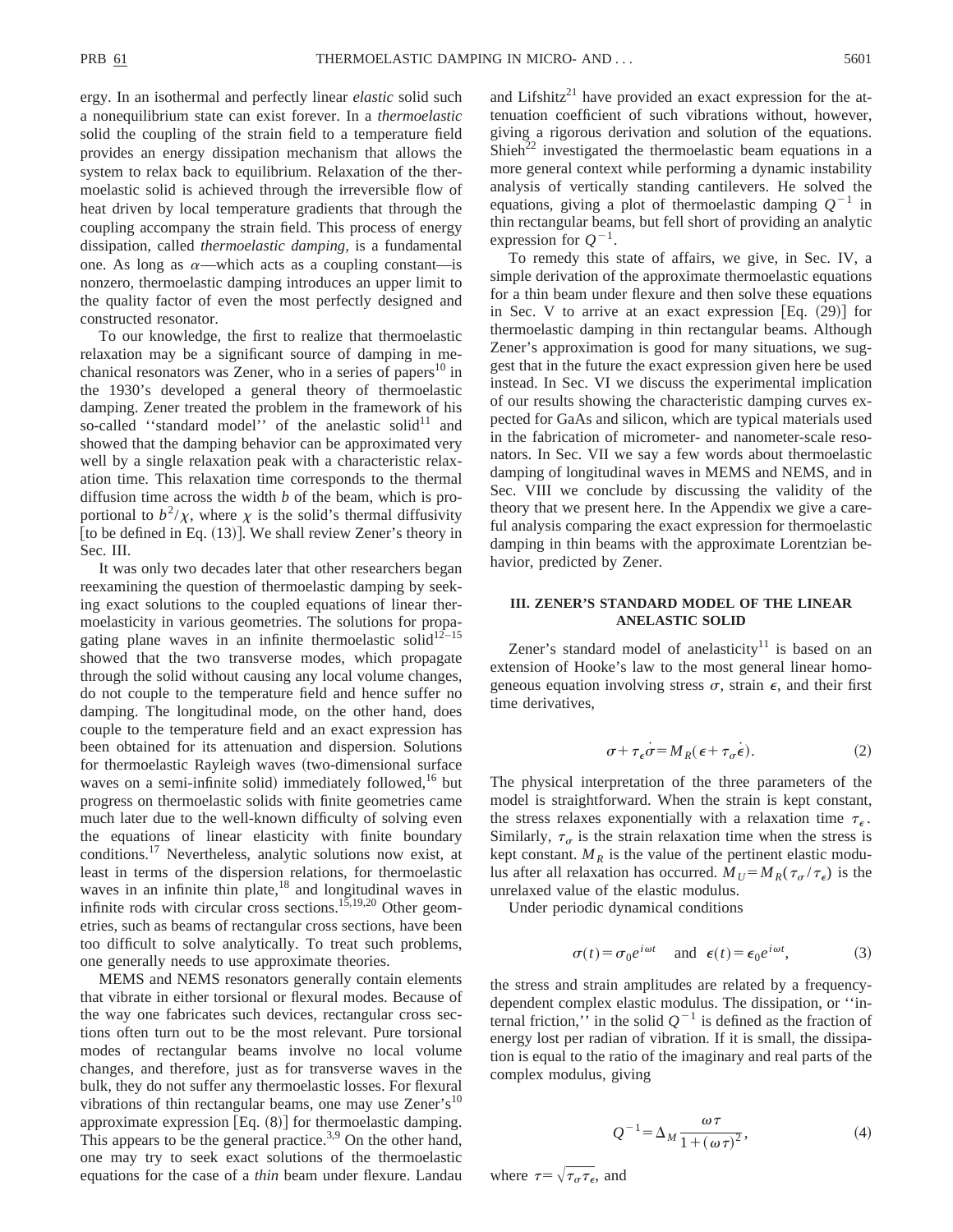$$
\Delta_M = \frac{M_U - M_R}{\sqrt{M_R M_U}}\tag{5}
$$

is a dimensionless quantity called the ''relaxation strength'' of the modulus.

Thus the dissipation exhibits a Lorentzian behavior as a function of  $\omega \tau$  with a maximum value of  $\Delta_M/2$  when  $\omega \tau$  $=1$ . Dissipation peaks of this form, generally called "Debye" peaks,'' are quite ubiquitous as to be expected from their prediction by such a naive model. They occur for many different relaxation mechanisms such as point-defect relaxation ("Snoek peaks"), defect pair reorientation ("Zener peaks"), dislocation relaxation ("Bordoni peaks"), grain-boundary relaxation, and of course thermal relaxation.<sup>23</sup> In many of these examples there is not just one single relaxation time  $\tau$ , and therefore one sees multiple or broadened Debye peaks.

One can understand qualitatively why there is a peak in dissipation when  $\omega \tau = 1$  in the following way: If the frequency of vibration  $\omega$  is much smaller than the effective relaxation rate  $1/\tau$  of the solid, then the system remains essentially in equilibrium and very little energy is dissipated. If the vibration frequency is much larger than the effective relaxation rate  $\omega \ge 1/\tau$ , the system has no time to relax and again very little energy is dissipated. It is only when the vibration frequency is on the order of the system's effective relaxation rate that appreciable dissipation occurs. The full picture may be more complicated, however, because in some cases  $\tau$  itself can depend on  $\omega$ .

In the case of a thermoelastic solid the relaxation strength  $(5)$  to be considered is that of Young's modulus

$$
\Delta_E = \frac{E_{\text{ad}} - E}{E} = \frac{E\alpha^2 T_0}{C_p},\tag{6}
$$

whose value is known from basic thermodynamics. Here  $E_{ad}$ is the unrelaxed, or *adiabatic,* value of Young's modulus and *E* is its relaxed, or *isothermal*, value.  $C_p$  is the heat capacity per unit volume at constant pressure, or stress, but replacing it by the heat capacity  $C_v$  at constant volume, or strain, will introduce an error in  $\Delta_E$ , which is only on the order of  $\Delta_E^2$ . Since  $Q^{-1}$ , and therefore also  $\Delta_E$ , are assumed small, such an error is negligible. For similar considerations, no harm is done by replacing  $\sqrt{E_{ad}E}$  in the denominator of Eq. (5) by *E*.

Zener $10,11$  calculated the thermal relaxation times associated with different transverse thermal modes for a thin beam under flexure. He showed that for rectangular beams approximately 98.6% of the relaxation occurs through the first mode whose relaxation time is

$$
\tau_Z = \frac{b^2}{\pi^2 \chi},\tag{7}
$$

where  $\chi$  is the thermal diffusivity of the solid, and *b* is the width of the beam. Only a very small error is therefore made by considering the vibrating thin beam as having a simple relaxation (4) with a single relaxation time  $\tau_Z$ ,

$$
Q_Z^{-1} = \frac{E\alpha^2 T_0}{C_p} \frac{\omega \tau_Z}{1 + (\omega \tau_Z)^2}.
$$
 (8)

Nevertheless, we show below that for the simple geometry of a rectangular beam—which is the most relevant for many current MEMS and NEMS designs—such an expansion in transverse thermal eigenmodes is unnecessary, and an *exact* expression for thermoelastic damping can easily be obtained.

#### **IV. THERMOELASTIC EQUATIONS OF A THIN BEAM**

We consider small flexural displacements of a thin elastic beam of length *L* and rectangular cross section of dimensions  $b \times c$ . We define the *x* axis along the axis of the beam and the *y* and *z* axes parallel to the surfaces of dimensions *b* and *c*, respectively. In equilibrium, the beam is unstrained, unstressed, and at temperature  $T_0$  everywhere. Departure of the beam from equilibrium is described by a displacement field  $u_i$  ( $i=x,y,z$ ) and a temperature field  $T=T_0+\theta$ . The displacement field  $u_i$  and the relative temperature field  $\theta$ , as well as the strain and stress tensors  $u_{ij}$  and  $\sigma_{ij}$ , are all functions of position and time.

We consider pure transverse motion  $Y(x)$  in the *y* direction and make the usual Euler-Bernoulli assumption that the transverse dimensions of the beam, *b* and *c*, are sufficiently small compared with the length *L* of the beam and the radius of curvature *R* of the bending that any plane cross section, initially perpendicular to the axis of the beam, remains plane and perpendicular to the neutral surface during bending. The neutral surface is the one running through the length of the beam that suffers no extension or contraction during its bending.

We take the surfaces of the beam to be stress free, which implies that all but the  $\sigma_{xx}$  component of the stress tensor vanish on the surface. Because the beam is thin, this approximately holds in its interior as well. Hooke's law for the thermoelastic beam then takes a rather simple form:

$$
u_{xx} = \frac{1}{E} \sigma_{xx} + \alpha \theta, \tag{9a}
$$

$$
u_{yy} = u_{zz} = -\frac{\sigma}{E}\sigma_{xx} + \alpha\theta, \qquad (9b)
$$

$$
u_{xy} = u_{yz} = u_{zx} = 0,
$$
 (9c)

where *E* is Young's modulus,  $\sigma$  is Poisson's ratio,  $\alpha$  is the linear thermal-expansion coefficient  $(1)$ , and we have taken into account the fact that strain arises both from mechanical stress as well as thermal expansion. It is simple to show (see, for example, Landau and Lifshitz<sup>21</sup>) that the longitudinal strain component  $u_{xx}$ , a distance *y* away from the neutral surface, is equal to  $y/R$ . By replacing the curvature of the beam  $1/R$  with  $-\partial^2 Y/\partial x^2$ , we may express the nonzero components of the strain field in the beam as

$$
u_{xx} = -y \frac{\partial^2 Y}{\partial x^2},
$$
 (10a)

$$
u_{yy} = u_{zz} = \sigma y \frac{\partial^2 Y}{\partial x^2} + (1 + \sigma) \alpha \theta.
$$
 (10b)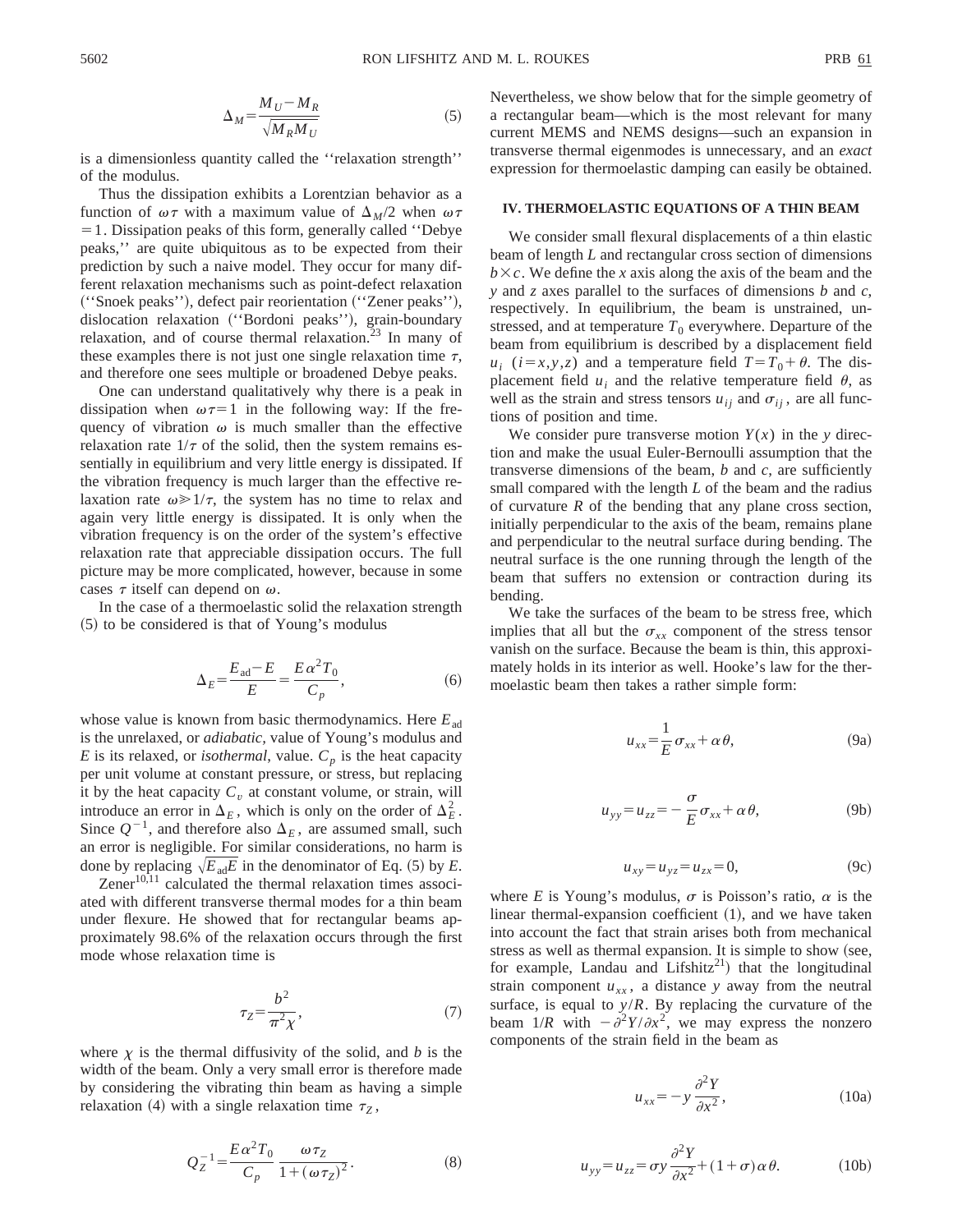Following the standard derivation procedure for isothermal beams with no thermoelastic coupling<sup>21</sup> but with the modified thermoelastic strain  $(10)$  leads to an equation of motion for the beam of the form

$$
\rho A \frac{\partial^2 Y}{\partial t^2} + \frac{\partial^2}{\partial x^2} \left( EI \frac{\partial^2 Y}{\partial x^2} + E \alpha I_T \right) = 0, \tag{11}
$$

where  $\rho$  is the density of the beam, and  $A=b\,c$  is the area of its cross section. The quantities  $I$  and  $I_T$  are integrals over the cross section of the beam giving the mechanical and the thermal contributions to its moment of inertia,

$$
I = \int_A y^2 dy dz = \frac{b^3 c}{12} \quad \text{and} \quad I_T = \int_A y \theta dy dz. \tag{12}
$$

In evaluating the moment of inertia *I*, we have neglected the deviation of the cross section from its rectangular shape, which arises from having a nonzero Poisson ratio  $\sigma$ . Such an approximation is justified for small deflections since the error it introduces is only on the order of the transverse beam dimension divided by the radius of curvature of the bending.

To the equation of motion  $(11)$  we add the heat equation, which in the presence of thermoelastic coupling is given by $^{21}$ 

$$
\frac{\partial \theta}{\partial t} = \chi \nabla^2 \theta - \frac{E \alpha T}{(1 - 2\sigma) C_v} \frac{\partial}{\partial t} \sum_j u_{jj}.
$$
 (13)

We make two simplifications to this equation. First, since  $\theta$  $\ll T_0$ , we can safely replace *T* by  $T_0$  in the second term on the right-hand side of the equation. Not doing so will introduce unnecessary nonlinearities into the problem. Second, noting that thermal gradients in the plane of the cross section along the *y* direction are much larger than gradients along the beam axis and that no gradients exist in the *z* direction, we replace  $\nabla^2 \theta$  with  $\partial^2 \theta / \partial y^2$ . Substituting the value of the strain field from Eq.  $(10)$ , we finally get

$$
\left(1+2\Delta_E \frac{1+\sigma}{1-2\sigma}\right) \frac{\partial \theta}{\partial t} = \chi \frac{\partial^2 \theta}{\partial y^2} + y \frac{\Delta_E}{\alpha} \frac{\partial}{\partial t} \frac{\partial^2 Y}{\partial x^2},\qquad(14)
$$

where we have identified the relaxation strength of Young's modulus  $\Delta_E$  [Eq. (6)].

## **V. SOLUTION OF THE THERMOELASTIC EQUATIONS FOR HARMONIC VIBRATIONS**

To calculate the effect of thermoelastic coupling on the vibrations of a thin beam, we solve the coupled thermoelastic equations  $(11)$  and  $(14)$  for the case of harmonic vibrations. We set

$$
Y(x,t) = Y_0(x)e^{i\omega t}, \text{ and } \theta(x,y,t) = \theta_0(x,y)e^{i\omega t}, \tag{15}
$$

calculate the temperature profile along the beam's cross section using the heat equation  $(14)$ , and substitute it into the equation of motion  $(11)$  in order to obtain the normal modes of vibration and their corresponding frequencies. We expect to find that in general the frequencies are complex, the real part  $\text{Re}(\omega)$  giving the new eigenfrequencies of the beam in the presence of thermoelastic coupling, and the imaginary part  $\text{Im}(\omega)$  giving the attenuation of the vibration. The amount of thermoelastic damping, expressed in terms of the inverse of the quality factor, will then be given by

$$
Q^{-1} = 2 \left| \frac{\text{Im}(\omega)}{\text{Re}(\omega)} \right|,\tag{16}
$$

which is the fraction of energy lost per radian, the factor of 2 arising from the fact that the mechanical energy of the beam is proportional to the square of its amplitude.

Substituting Eq.  $(15)$  into the heat equation  $(14)$  and neglecting the term of order  $\Delta_E$  on its left-hand side (which will only introduce a correction of order  $\Delta_E^2$  to the final result) yields the following equation for  $\theta_0$ :

$$
\frac{\partial^2 \theta_0}{\partial y^2} = i \frac{\omega}{\chi} \left( \theta_0 - \frac{\Delta_E}{\alpha} \frac{\partial^2 Y_0}{\partial x^2} y \right),\tag{17}
$$

whose solution is

$$
\theta_0 - \frac{\Delta_E}{\alpha} \frac{\partial^2 Y_0}{\partial x^2} y = A \sin(ky) + B \cos(ky), \quad (18)
$$

where

$$
k = \sqrt{i \frac{\omega}{\chi}} = (1+i) \sqrt{\frac{\omega}{2\chi}}.
$$
 (19)

The coefficients *A* and *B* are determined by taking as boundary conditions the requirement that there be no flow of heat across the boundaries of the beam so that  $\partial \theta_0 / \partial y = 0$  at *y*  $= \pm b/2$ . The temperature profile across the beam is then given by

$$
\theta_0(x,y) = \frac{\Delta_E}{\alpha} \frac{\partial^2 Y_0(x)}{\partial x^2} \left( y - \frac{\sin(ky)}{k \cos\left(\frac{bk}{2}\right)} \right). \tag{20}
$$

Now that we have the temperature profile we can substitute it into the integral  $I_T$  [Eq. (12)] for the cross section's thermal moment. Because *E*, *I*, and  $\Delta_E = E \alpha^2 T_0 / C$  are all constant along the beam, the beam equation may subsequently be expressed as

$$
\omega^2 Y_0 = \frac{EI}{\rho A} \{ 1 + \Delta_E [1 + f(\omega)] \} \frac{\partial^4 Y_0}{\partial x^4},
$$
 (21)

where the complex function  $f(\omega)$  is given by

$$
f(\omega) = f(k(\omega)) = \frac{24}{b^3 k^3} \left[ \frac{bk}{2} - \tan\left(\frac{bk}{2}\right) \right].
$$
 (22)

The equation of motion for the beam  $(21)$  is formally identical to that of the isothermal beam with no thermoelastic coupling. The only difference being that the isothermal value of Young's modulus *E* is replaced by a frequency-dependent modulus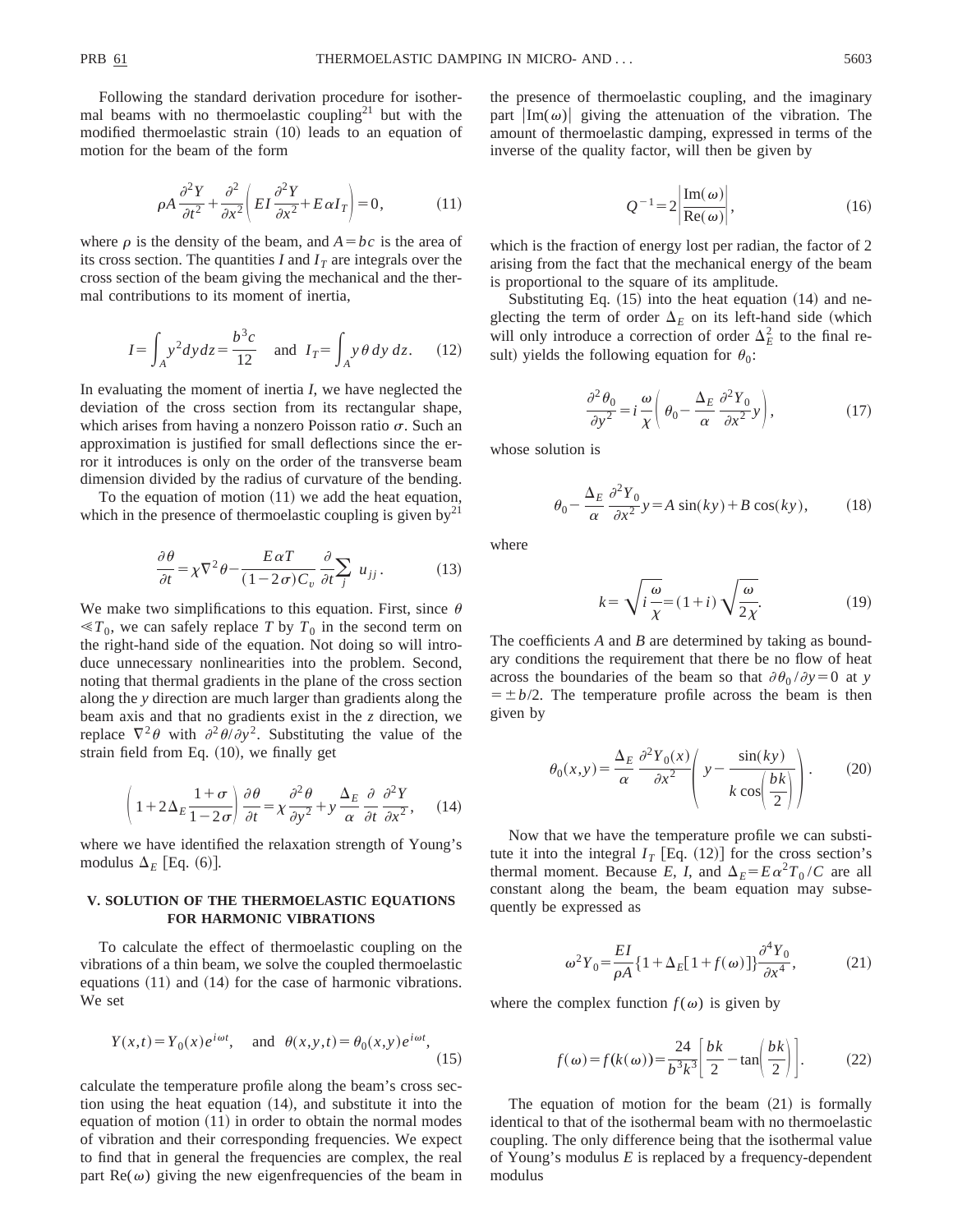$$
E_{\omega} = E\{1 + \Delta_E[1 + f(\omega)]\}.
$$
 (23)

When  $\omega$  becomes very large,  $f(\omega) \rightarrow 0$ , and Young's modulus tends to its adiabatic, or unrelaxed, value  $E_{ad} = E(1$  $+\Delta_E$ ). When  $\omega$  is very small,  $f(\omega) \rightarrow -1$ , and Young's modulus recovers its isothermal value *E*, as expected. For intermediate frequencies,  $E_{\omega}$  is complex.

The normal modes of vibration of the beam are given, as in the isothermal case, by

$$
Y_0(x) = A \sin(qx) + B \cos(qx) + C \sinh(qx) + D \cosh(qx),
$$
\n(24)

where the coefficients *A* through *D* and the allowed values of *q* are determined, as usual, by the boundary conditions at the two ends of the beam. For example, for beams clamped at both ends or free at both ends  $q_nL = a_n$  $=$ {4.730, 7.853, 10.996, ...}, and for cantilevers clamped at one end and free at the other  $q_nL=a_n$  $= \{1.875, 4.694, 7.855, \ldots \}$ , in all three cases tending for large *n* to odd-integer multiples of  $\pi/2$ . The dispersion relation between  $\omega$  and  $q_n$  for the thermoelastic beam is given by

$$
\omega = \sqrt{\frac{E_{\omega}I}{\rho A}}q_n^2 = \omega_0 \sqrt{1 + \Delta_E[1 + f(\omega)]},\tag{25}
$$

where  $\omega_0$  is the isothermal value of the eigenfrequency.

Neglecting corrections of order  $\Delta_E^2$ , we may replace  $f(\omega)$ in the square root by  $f(\omega_0)$ . The dispersion relation (25) then becomes

$$
\omega = \omega_0 \left[ 1 + \frac{\Delta_E}{2} \left[ 1 + f(\omega_0) \right] \right],\tag{26}
$$

from which we can easily extract the real and imaginary parts, giving the thermoelastic corrections of order  $\Delta_F$  to the eigenfrequencies of the beam as well as the corresponding attenuation coefficients

$$
\operatorname{Re}(\omega) = \omega_0 \left[ 1 + \frac{\Delta_E}{2} \left( 1 - \frac{6}{\xi^3} \frac{\sinh \xi - \sin \xi}{\cosh \xi + \cos \xi} \right) \right], \quad (27a)
$$

Im(
$$
\omega
$$
) =  $\omega_0 \frac{\Delta_E}{2} \left( \frac{6}{\xi^3} \frac{\sinh \xi + \sin \xi}{\cosh \xi + \cos \xi} - \frac{6}{\xi^2} \right)$ , (27b)

where

$$
\xi = b \sqrt{\frac{\omega_0}{2\chi}}.\tag{28}
$$

The universal behavior of the normalized frequency shift  $[\text{Re}(\omega)-\omega_0]/\omega_0\Delta_E$  and of the normalized attenuation Im( $\omega$ )/ $\omega_0\Delta_E$  as functions of the dimensionless variable  $\xi$ are shown in Fig. 1.

Using the definition  $(16)$  of the quality factor, we arrive at an expression for thermoelastic damping in a thin beam, which, to first order in  $\Delta_E$ , is given by



FIG. 1. Universal plots of the frequency shift and attenuation, Eq.  $(27)$ , of small flexural vibrations in thin rectangular beams due to thermoelastic coupling.

$$
Q^{-1} = \frac{E\alpha^2 T_0}{C} \left( \frac{6}{\xi^2} - \frac{6}{\xi^3} \frac{\sinh \xi + \sin \xi}{\cosh \xi + \cos \xi} \right). \tag{29}
$$

# **VI. DISCUSSION OF THE RESULTS AND THEIR EXPERIMENTAL IMPLICATIONS**

We show in the Appendix that the exact expression  $(29)$ for thermoelastic damping is tightly bound between two Lorentzians in the variable  $\xi^2/\sqrt{24}$  and that it behaves as  $\xi^2$ for small  $\xi$  and as  $1/\xi^2$  for large values of  $\xi$ . We also compare the exact result with Zener's approximate expression (8). The damping is peaked at  $\xi_0 \approx 2.225$  with a maximum value of  $Q_{\text{max}}^{-1}/\Delta_E \approx 0.494$ . The universal behavior of  $Q^{-1}/\Delta_E$  as a function  $\xi$  is shown in Fig. 2.

The first conclusion to be drawn from this universal behavior is that the peak value of thermoelastic damping, given approximately by  $0.494\Delta_E$ , is independent of the dimensions of the beam. It only depends on temperature through the thermodynamic properties  $E$ ,  $\alpha$ , and  $C$  of the material. The values of  $Q_{\text{max}}^{-1}$  for GaAs and silicon, typical materials used in the fabrication of MEMS and NEMS, are plotted as a function of temperature in Fig. 3. Thus, for example, at room temperature one expects to observe quality factors no higher than  $10^3 - 10^4$  if one is operating at around  $\xi = 2.225$ .

The dimensionless variable  $\xi^2$  is proportional to the product  $\omega\tau$  used in Zener's model of the anelastic solid. Because we are mainly concerned with the dependence of thermoelastic damping on scale, and since both  $\omega$ , the beam's eigenfrequency, and  $\tau$ , its thermal relaxation time, depend on the dimensions of the beam, we find it more suitable to explicitly express the dependence of  $\xi$  on the dimensions of the beam. Instead of the usual plots of Debye peaks as a function of frequency, we plot the damping curve as a function of the dimensions of the beam.

To do that, we express the (isothermal) eigenfrequencies  $(25)$  in terms of the beam dimensions

$$
\omega^{(n)} = a_n^2 \frac{b}{L^2} \sqrt{\frac{E}{12\rho}}.
$$
\n(30)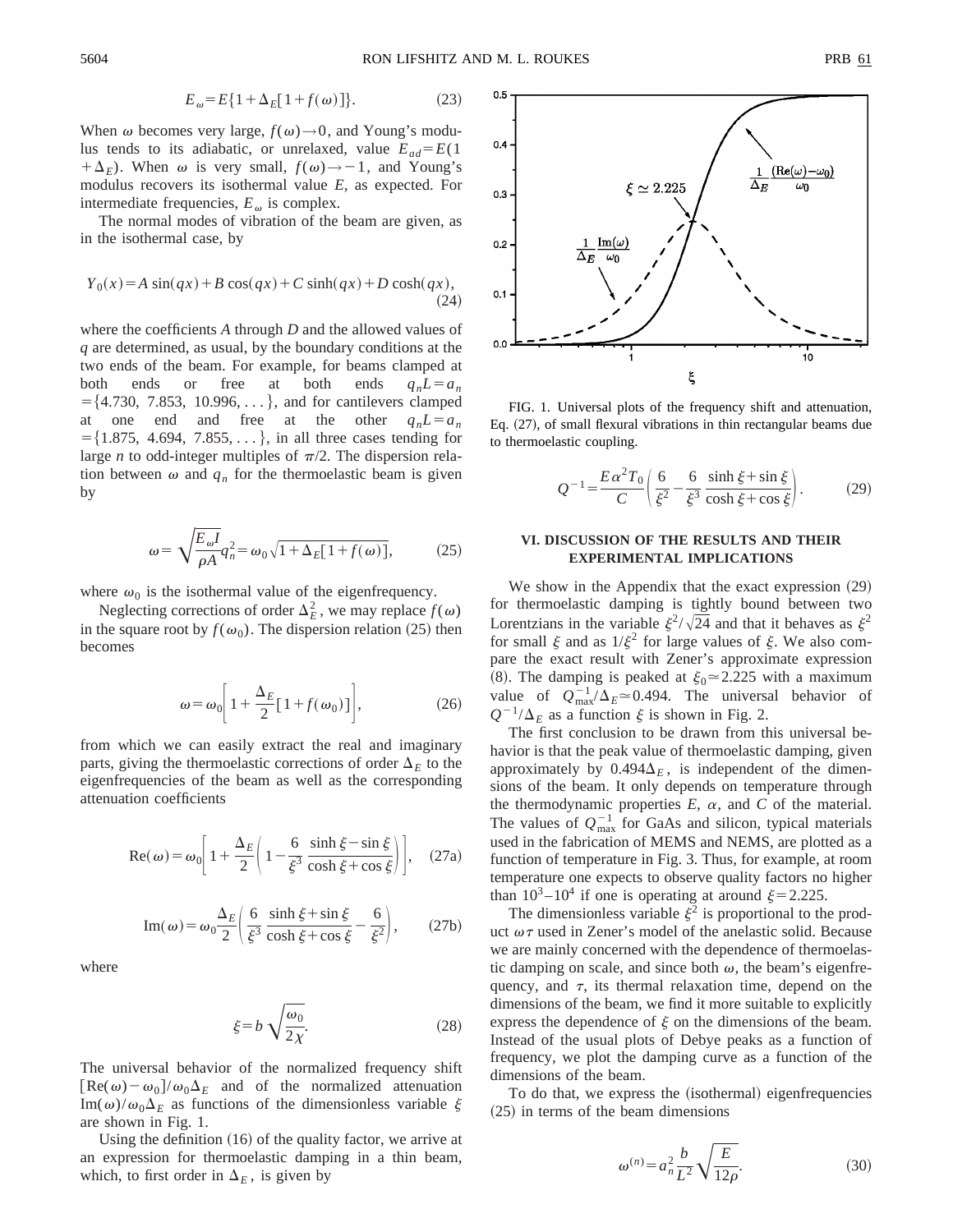

FIG. 2. Universal plot of thermoelastic damping of small flexural vibrations in thin beams (29). The damping is plotted in units of the relaxation strength  $\Delta_E = E \alpha^2 T_0 / C$ , as a function of the dimensionless variable  $\xi = b \sqrt{\omega_0 / 2\chi}$  for one decade above and below its peak value  $\approx$  0.494, occurring at  $\xi \approx$  2.225. The two bounding Lorentzians (A3) in the variable  $\xi^2/\sqrt{24}$  are shown along with Zener's approximation  $Q_Z^{-1}/\Delta_E$  [Eq. (8)]. The relative error in Zener's approximation  $(Q_Z^{-1}-Q^{-1})/Q^{-1}$  is shown in the inset.

We then get

$$
\xi^2 = \frac{a_n^2}{4\sqrt{3}} \frac{b^3}{L^2 l_T},
$$
\n(31)

where  $l<sub>T</sub>$  is a thermal diffusion length, proportional to the phonon mean free path, given by

$$
l_T = \chi \sqrt{\frac{\rho}{E}}.\tag{32}
$$

We use experimentally reported values of the thermodynamic properties of GaAs (Ref. 24) and silicon<sup>25</sup> to obtain  $l_T$ as well as  $\Delta_F(T)$ , listed in Table I, for three representative temperatures: 10 K, 100 K, and 300 K. We then use these values for illustrative purposes to plot the dependence of thermoelastic damping on geometry in three different ways:  $(1)$   $Q^{-1}$  vs beam width *b* for fixed aspect ratio *L*/*b*, (2)  $Q^{-1}$ vs beam width *b* for fixed beam length *L*, and (3)  $Q^{-1}$  vs beam length *L* for fixed beam width *b*. The outcome is shown in Fig. 4 for the case of a beam clamped at both ends vibrating in its fundamental mode ( $a_n$ =4.73). The slopes of the curves, plotted in log-log scale, are  $\pm 1$ ,  $\pm 3$ , and  $\pm 2$ ,

respectively, which is easily understood through the relation (31) and the fact that  $Q^{-1}$  grows as  $\xi^2$  for small  $\xi$  and decays as  $\xi^{-2}$  for large  $\xi$ .

It is clear from these examples that thermoelastic damping is a significant source of dissipation for MEMS and NEMS at temperatures around 100 K and above. The reason for this is simple and follows from the fact that as the beam becomes smaller its eigenfrequency increases at the same time that its thermal relaxation time decreases. The product of the two, which can be controlled by independently varying the two dimensions *b* and *L*, can therefore remain of order unity down to the nanometer scale.

### **VII. THERMOELASTIC DAMPING OF LONGITUDINAL WAVES**

For completeness we would like to say a few words regarding thermoelastic damping of longitudinal modes. Even though such modes do not come into play when considering MEMS and NEMS resonators they may affect general questions of heat flow and energy relaxation in other elements of MEMS and NEMS. The process of thermoelastic damping of longitudinal waves is similar to that of flexural waves in that energy is dissipated through the irreversible flow of heat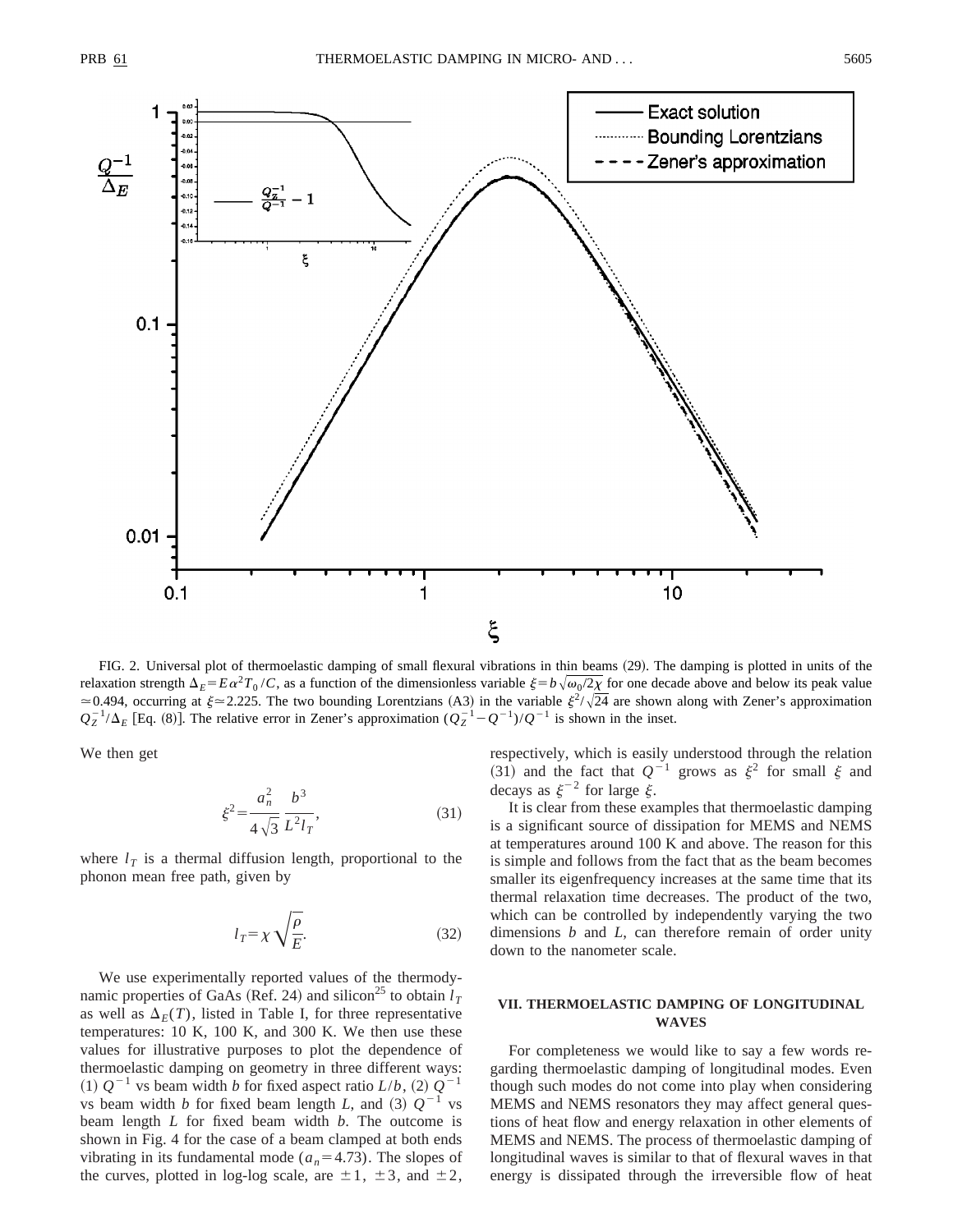

FIG. 3. Peak value of thermoelastic damping  $Q_{\text{max}}^{-1} \approx 0.494 \Delta_E$ (maximum value of the plot in Fig. 2) plotted for gallium arsenide and for silicon as a function of temperature. Experimentally reported values (Refs. 24 and 25) are used for the thermodynamic quantities  $E$ ,  $\alpha$ , and  $C$ .

from hot to cold regions of the solid. The difference is that the distance between these regions is not fixed by the transverse geometry of the device. Because a longitudinal wave is a compression wave, hot and cold regions are separated by half a wavelength  $\lambda$  along the propagation direction of the wave. The wavelength  $\lambda$  is inversely proportional to the frequency, and therefore the thermal relaxation time  $\tau_l$  for a longitudinal thermoelastic wave, which is proportional to

TABLE I. Relaxation strengths  $\Delta_E(T)$  and thermal diffusion lengths  $l_T$  (in  $\mu$ m) for GaAs and silicon at three representative temperatures. The values are calculated from experimental data (Refs. 24 and 25) and are used for generating the plots of Fig. 4.

| GaAs             |                        |                        |                        |  |  |
|------------------|------------------------|------------------------|------------------------|--|--|
| T                | 10K                    | 100K                   | 300 K                  |  |  |
| $\Delta_F(T)$    | $2.612\times10^{-8}$   | $1.718 \times 10^{-5}$ | $2.651 \times 10^{-4}$ |  |  |
| $l_T$ ( $\mu$ m) | $1.300 \times 10^{+2}$ | $4.456 \times 10^{-2}$ | $6.455 \times 10^{-3}$ |  |  |
|                  |                        | Silicon                |                        |  |  |
| T                | 10K                    | 100K                   | 300 K                  |  |  |
| $\Delta_F(T)$    | $2.319\times10^{-10}$  | $1.232 \times 10^{-6}$ | $7.942\times10^{-5}$   |  |  |
| $l_T$ ( $\mu$ m) | $4.977 \times 10^{+2}$ | $2.017\times10^{-1}$   | $1.257 \times 10^{-2}$ |  |  |

 $\lambda^2/\chi$ , is in fact inversely proportional to the square of the frequency. It is therefore the case that high-frequency waves that have very short thermal relaxation times are isothermal, or relaxed, and low-frequency waves are adiabatic, or unrelaxed. This quite counterintuitive situation is exactly the opposite of what one has in the case of flexural vibrations of beams and is probably the best example of a system in which the relaxation time  $\tau$  depends on the frequency  $\omega$ .

Nevertheless, as can be seen, for example, in the work of Chadwick and Sneddon, $14$  thermoelastic damping of longitudinal waves still takes the form of a relaxation peak, with the isothermal and adiabatic limits exchanged, and with a geometry-independent characteristic thermal relaxation time  $\tau_l = \chi/c_l^2$  where  $c_l$  is the speed, or phase velocity, of longitudinal waves. Thus, the position of peak thermoelastic damping for longitudinal waves is fixed and only depends on the thermodynamic properties of the material as a function of temperature. Some typical values for the thermal relaxation rates of longitudinal waves in GaAs and silicon are given in Table II.

### **VIII. CONCLUSIONS**

We have established here that thermoelastic damping is a significant source of dissipation down to the nanometer scale. We gave a simple derivation of an exact expression  $(29)$  for thermoelastic damping in thin rectangular beams, compared this exact expression with Zener's well-known approximation  $(8)$ , and examined the implication of our result on micrometer- and nanometer-scale resonators. It is interesting to note, as a consequence of our analysis [see Figs.  $4(a)$  and  $4(b)$ , that for beams of constant aspect ratio and constant temperature above a certain beamwidth the quality factor increases *linearly* with the size of the beam. This may provide a partial explanation for the linear increase in dissipation as systems become smaller.

We have made a number of approximations and assumptions along the way that we would like to summarize here.

 $(1)$  We have derived and solved the thermoelastic equations of a *thin* beam undergoing *small* flexural vibrations. We should not expect our result to strictly hold for beams with small aspect ratios *L*/*b*. Nevertheless, we do expect to see the same kind of behavior, showing a Debye-like dissipation peak, even at smaller aspect ratios. We do not expect our result to hold for large amplitude vibrations where the Euler-Bernoulli assumption is known to fail, and where nonlinear behavior begins to take over.

 $(2)$  In displaying the expected relaxation strengths (Fig. 3) and damping curves  $(Fig. 4)$  for GaAs and silicon resonators with various geometries, we used experimentally-reported *bulk* elastic and thermodynamic properties. According to recent molecular-dynamics simulations of thin quartz beams by Broughton *et al.*<sup>26</sup> one is justified in using bulk properties down to beamwidths of about 10  $\mu$ m. For smaller widths, quantities such as Young's modulus change drastically. In any case, one should consider the plots only as serving for illustrative purposes, in particular because some of the thermodynamic properties, especially below about 200 K, vary from sample to sample.

 $(3)$  The theory of thermoelasticity is valid in a regime where thermal phonons are diffusive and a temperature field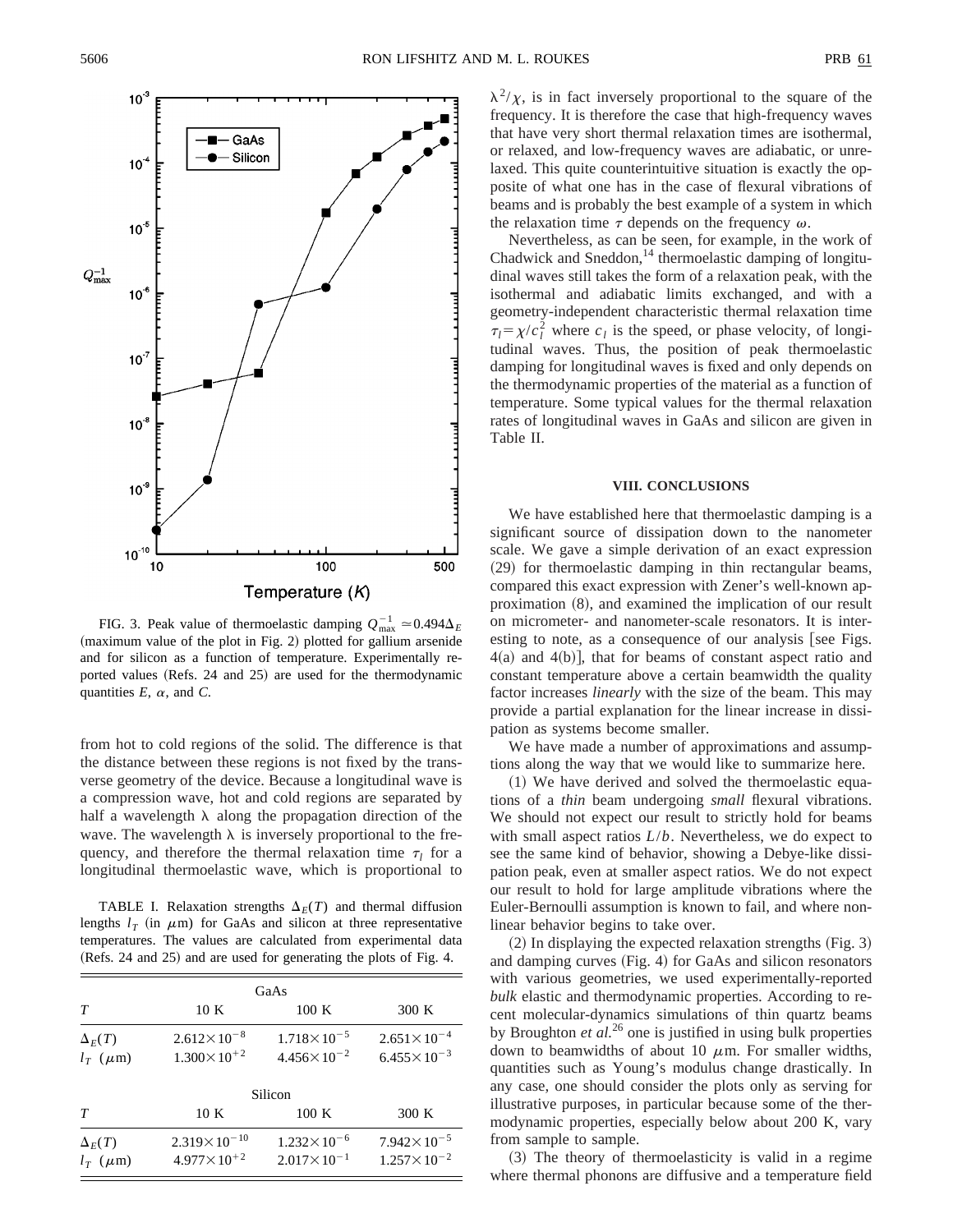

FIG. 4. Thermoelastic damping in gallium arsenide and silicon thin rectangular beams plotted for different geometries. In all cases the beams are assumed clamped at both ends and vibrating at their fundamental flexural mode. The corresponding thermal diffusion lengths  $l<sub>T</sub>$ and relaxation strengths  $\Delta_E(T)$ , used here, are listed in Table I.

can be defined locally. One should expect to see deviations from this theory when the phonon mean free path becomes comparable to the system size, or when the relaxation rate of the phonons to their equilibrium Bose distribution becomes comparable to the resonator's frequency. In the first case, where the transport of thermal energy crosses over from being diffusive to being ballistic, one may expect to see thermal relaxation times that are linear in the beamwidth (proportional to  $b/v$  where  $v$  is the phonon velocity) instead of the diffusive quadratic dependence  $b^2/\chi$ . The second effect introduces an additional dissipation mechanism that may be viewed as caused by the ''viscosity'' of the phonon gas as it relaxes to its equilibrium state. This latter mechanism is called the "Akhiezer effect."<sup>27</sup> We intend to explore these corrections to the diffusive regime, as well as the fully ballistic phonon regime, in the context of mesoscopic systems in a future publication.

# **ACKNOWLEDGMENTS**

We thank Michael Cross for many helpful conversations. We also thank members of our group, Eyal Buks, Kamil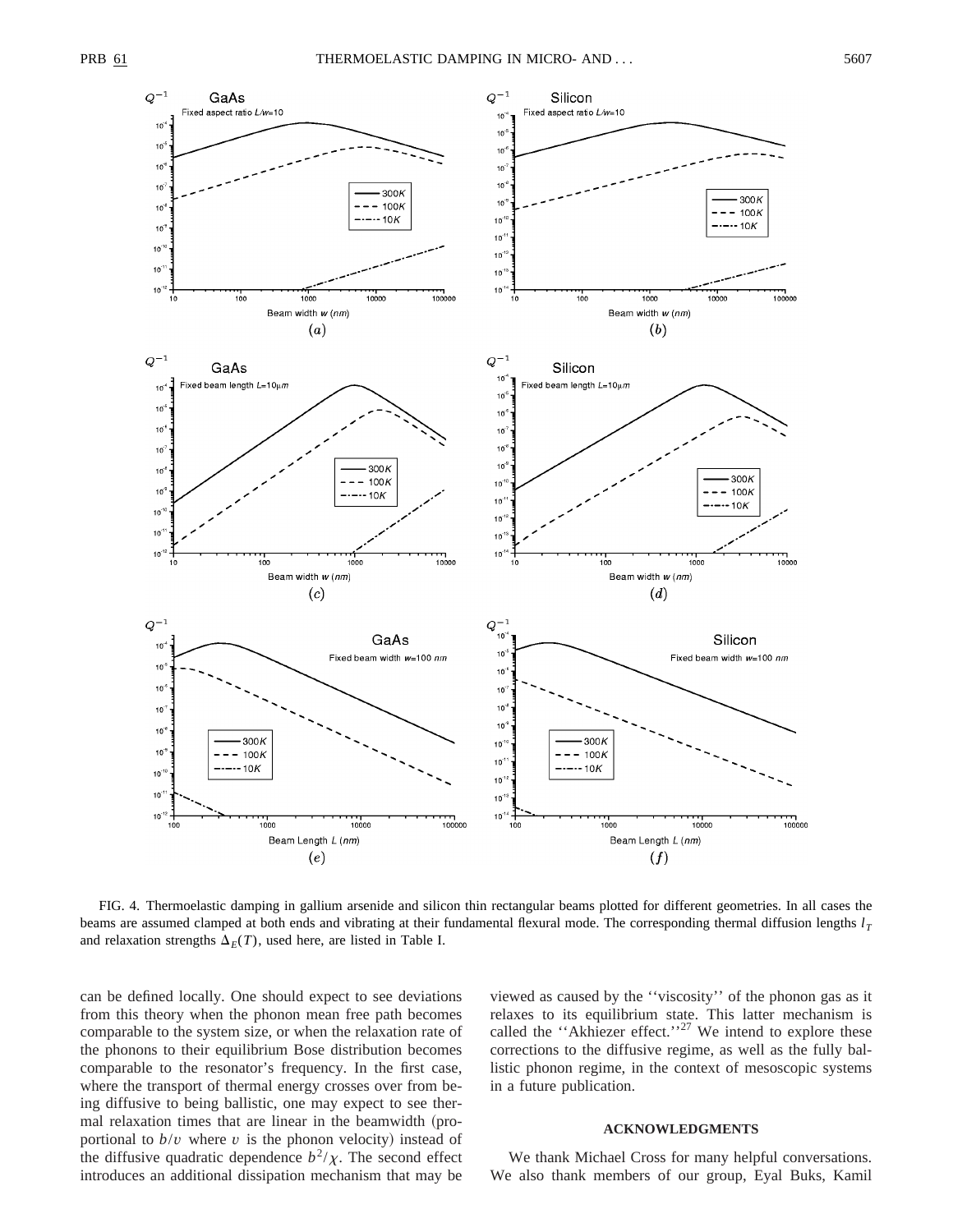TABLE II. Thermal relaxation rates  $v_l = 1/2\pi\tau_l = c_l^2/2\pi\chi$  for longitudinal thermoelastic waves in GaAs and silicon at three representative temperatures. The values are calculated from experimentally reported data (Refs. 24 and 25) and listed here to illustrate the typical frequencies at which thermoelastic damping of longitudinal waves is most significant. The relaxation strengths at these temperatures are the same as those listed in Table I.

| GaAs    |           |            |         |  |  |
|---------|-----------|------------|---------|--|--|
| T       | 10K       | 100K       | 300 K   |  |  |
| $\nu_1$ | $7.1$ MHz | $10.0$ GHz | 138 GHz |  |  |
|         |           | Silicon    |         |  |  |
| T       | 10K       | 100K       | 300 K   |  |  |
| $\nu_1$ | 3.1 MHz   | 7.6 GHz    | 121 GHz |  |  |

Ekinci, Darrell Harrington, Raj Mohanty, and Keith Schwab, for ongoing discussion and collaboration. We gratefully acknowledge support from DARPA MTO/MEMS under Grant No. DABT63-98-0012.

## **APPENDIX: WHERE IS THE LORENTZIAN?**

Because Zener's approximation  $(8)$  using a single Lorentzian in the variable  $\omega \tau_Z$  is so good, it is illuminating to try to identify this Lorentzian behavior in our own result (29). To do so, let us expand both numerator and denominator of  $Q^{-1}/\Delta_E$  in powers of  $\xi$ ,

$$
\frac{Q^{-1}}{\Delta_E} = 6 \frac{\frac{4}{5!} \xi^2 + \frac{8}{9!} \xi^6 + \cdots}{1 + \frac{1}{4!} \xi^4 + \frac{1}{8!} \xi^8 + \cdots}
$$

$$
= 6 \frac{\frac{4}{5!} \xi^2 \left(1 + \frac{2 \cdot 5!}{9!} \xi^4 + \frac{3 \cdot 5!}{13!} \xi^8 + \cdots \right)}{1 + \frac{\xi^4}{4!} \left(1 + \frac{4!}{8!} \xi^4 + \frac{4!}{12!} \xi^8 + \cdots \right)}.
$$
 (A1)

- \*Present address: School of Physics and Astronomy, Tel Aviv University, Tel Aviv 69978, Israel. Electronic address: ronlif@post.tau.ac.il.
- <sup>1</sup>M. L. Roukes, Physica B  $263-264$ , 1 (1999).
- 2A. N. Cleland and M. L. Roukes, in *Proceedings of the 24th International Conference on the Physics of Semiconductors* (World Scientific, Singapore, in press).
- 3T. V. Roszhart, *Proceedings of the Solid-State Sensor and Actua*tor Workshop, Hilton Head Island, SC, 1990 (IEEE, New York, 1990), p. 13.
- <sup>4</sup>F. R. Blom, S. Bouwstra, M. Elwenspoek, and J. H. J. Fluitman, J. Vac. Sci. Technol. B 10, 19 (1992).
- 5R. E. Mihailovich and N. C. MacDonald, Sens. Actuators A **50**, 199 (1995).
- 6D. S. Greywall, B. Yurke, P. A. Busch, and S. C. Arney, Europhys. Lett. **34**, 37 (1996).
- 7D. W. Carr, L. Sekaric, and H. G. Craighead, J. Vac. Sci. Technol. B 16, 3821 (1998).

One can clearly see that for small values of  $\xi$ , the two series in parentheses each tend to 1, their ratio approaching 1 from above as  $\xi$  decreases. For large values of  $\xi$ , the leading 1 in the denominator may be neglected, and one can show with a little bit of effort that the ratio of the two series in parentheses tends to 5/4 from below as  $\xi$  increases. Defining  $\mathcal L$  as the Lorentzian

$$
\mathcal{L}(\eta) = \frac{\eta}{1 + \eta^2},\tag{A2}
$$

we see that for any value of  $\xi$ ,  $Q^{-1}/\Delta_E$  is bounded between the two Lorentzians

$$
\frac{2\sqrt{6}}{5}\mathcal{L}\left(\frac{\xi^2}{\sqrt{24}}\right) \le \frac{Q^{-1}}{\Delta_E} \le \frac{\sqrt{6}}{2}\mathcal{L}\left(\frac{\xi^2}{\sqrt{24}}\right). \tag{A3}
$$

Figure 2 shows the universal thermoelastic damping curve  $Q^{-1}/\Delta_F$  in relation to these two bounding Lorentzians. The inset shows the difference between Zener's Lorentzian approximation, which in the above notation takes the form

$$
Q_Z^{-1} = \Delta_E \mathcal{L} \left( \frac{\xi^2}{\pi^2 / 2} \right),\tag{A4}
$$

and the exact result (29). Note that  $\pi^2/2 \approx 4.935$  and  $\sqrt{24}$  $\approx$  4.899 differ by less than 1%. It should be emphasized that on the isothermal side of the peak (low frequencies) the two expressions differ by less than 2%, which is the error anticipated by Zener in keeping only the first term in his expansion. On the adiabatic side of the peak (high frequencies), the error increases in the first decade to as much as 15%, reaching 20% in the limit of infinite  $\xi$ .

- 8K. Y. Yasumura, T. D. Stowe, E. M. Chow, T. Pfafman, T. W. Kenny, and D. Rugar, *Proceedings of the Solid-State Sensor and* Actuator Workshop, Hilton Head Island, SC, 1998 (IEEE, New York, 1998), p. 65.
- $9K$ . Y. Yasumura, T. D. Stowe, T. W. Kenny, and D. Rugar, Bull. Am. Phys. Soc. 44<sup>(1)</sup>, 540 (1999).
- <sup>10</sup>C. Zener, Phys. Rev. **52**, 230 (1937); **53**, 90 (1938); C. Zener, W. Otis, and R. Nuckolls, *ibid.* **53**, 100 (1938).
- 11For a review, see C. Zener, *Elasticity and Anelasticity of Metals* (The University of Chicago Press, Chicago, 1948).
- <sup>12</sup>M. A. Biot, J. Appl. Phys. **27**, 240 (1956).
- <sup>13</sup>H. Deresiewicz, J. Acoust. Soc. Am. **29**, 204 (1957).
- 14P. Chadwick and I. N. Sneddon, J. Mech. Phys. Solids **6**, 223  $(1958).$
- 15For a review, see P. Chadwick, in *Progress in Solid Mechanics* Vol. 1, edited by I. N. Sneddon and R. Hill (North-Holland, Amsterdam, 1960), Chap. VI.
- <sup>16</sup>F. J. Lockett, J. Mech. Phys. Solids 7, 71 (1958).